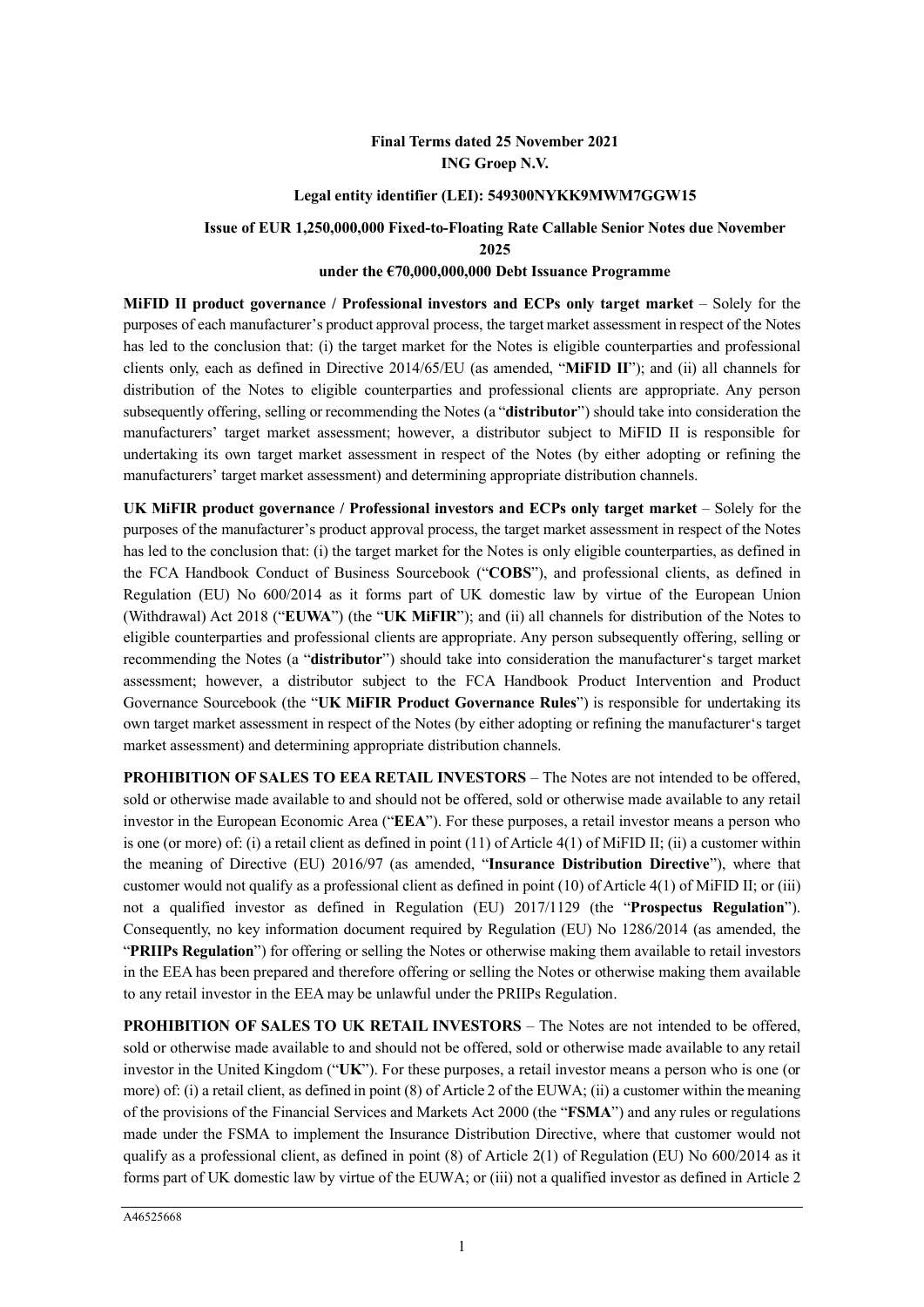of the Prospectus Regulation as it forms part of UK domestic law by virtue of the EUWA (the "**UK Prospectus Regulation**"). Consequently no key information document required by the PRIIPs Regulation as it forms part of UK domestic law by virtue of the EUWA (the "**UK PRIIPs Regulation**") for offering or selling the Notes or otherwise making them available to retail investors in the UK has been prepared and therefore offering or selling the Notes or otherwise making them available to any retail investor in the UK may be unlawful under the UK PRIIPs Regulation.

The Prospectus referred to below (as completed by these Final Terms) has been prepared on the basis that any offer of Notes in any Member State of the European Economic Area (each, a "**Relevant State**") will be made pursuant to an exemption under the Prospectus Regulation from the requirement to publish a prospectus for offers of the Notes and any offer of the Notes in the UK will be made pursuant to an exemption under the UK Prospectus Regulation from the requirement to publish a prospectus for offers of Notes. Accordingly any person making or intending to make an offer in that Relevant State or the UK of the Notes may only do so in circumstances in which no obligation arises for the Issuer or any Dealer to publish a prospectus pursuant to Article 3 of the Prospectus Regulation (or the UK Prospectus Regulation, as the case may be) or supplement a prospectus pursuant to Article 23 of the Prospectus Regulation (or the UK Prospectus Regulation, as the case may be), in each case, in relation to such offer. Neither the Issuer nor any Dealer has authorised, nor do they authorise, the making of any offer of Notes in any other circumstances.

### **Part A — Contractual Terms**

These Final Terms have been prepared for the purpose of Article 8 of Regulation (EU) 2017/1129, as amended, and must be read in conjunction with the base prospectus consisting of separate documents (i.e. (i) the securities note dated 26 March 2021 and its supplement(s) (if any) (the "**Securities Note**") and (ii) the registration document of ING Groep N.V. (the "**Issuer**") dated 26 March 2021, and its supplement(s) (if any)) (the "**Registration Document**" and together with the Securities Note, the "**Prospectus**")) pertaining to the €70,000,000,000 Debt Issuance Programme. Terms used herein shall be deemed to be defined as such for the purposes of the Terms and Conditions of the Notes (the "**Conditions**") set forth in the Prospectus. Full information on the Issuer and the offer of the Notes is only available on the basis of the combination of the Prospectus, any supplements thereto and these Final Terms. The Prospectus and any supplements thereto are available for viewing at the Issuer's website (www.ing.com/Investor-relations/Fixed-incomeinformation.htm) and copies may be obtained from ING Groep N.V., c/o ING Bank N.V. at Foppingadreef 7, 1102 BD Amsterdam, The Netherlands.

Prospective investors should carefully consider the section "*Risk Factors*" in the Prospectus.

| 1 | Issuer:                                                                            | ING Groep N.V.                          |
|---|------------------------------------------------------------------------------------|-----------------------------------------|
| 2 | Series Number:<br>(i)                                                              | 235                                     |
|   | Tranche Number:<br>(i)                                                             | 1                                       |
|   | (iii) Date on which the Notes will be<br>consolidated and form a single<br>series: | Not Applicable                          |
| 3 | Specified Currency or Currencies:                                                  | Euro (EUR or $\epsilon$ )               |
| 4 | <b>Aggregate Nominal Amount:</b>                                                   |                                         |
|   | Tranche:<br>(i)                                                                    | €1,250,000,000                          |
|   | Series:<br>(i)                                                                     | €1,250,000,000                          |
| 5 | <b>Issue Price:</b>                                                                | 99.839% of the Aggregate Nominal Amount |

#### **General Description of the Notes**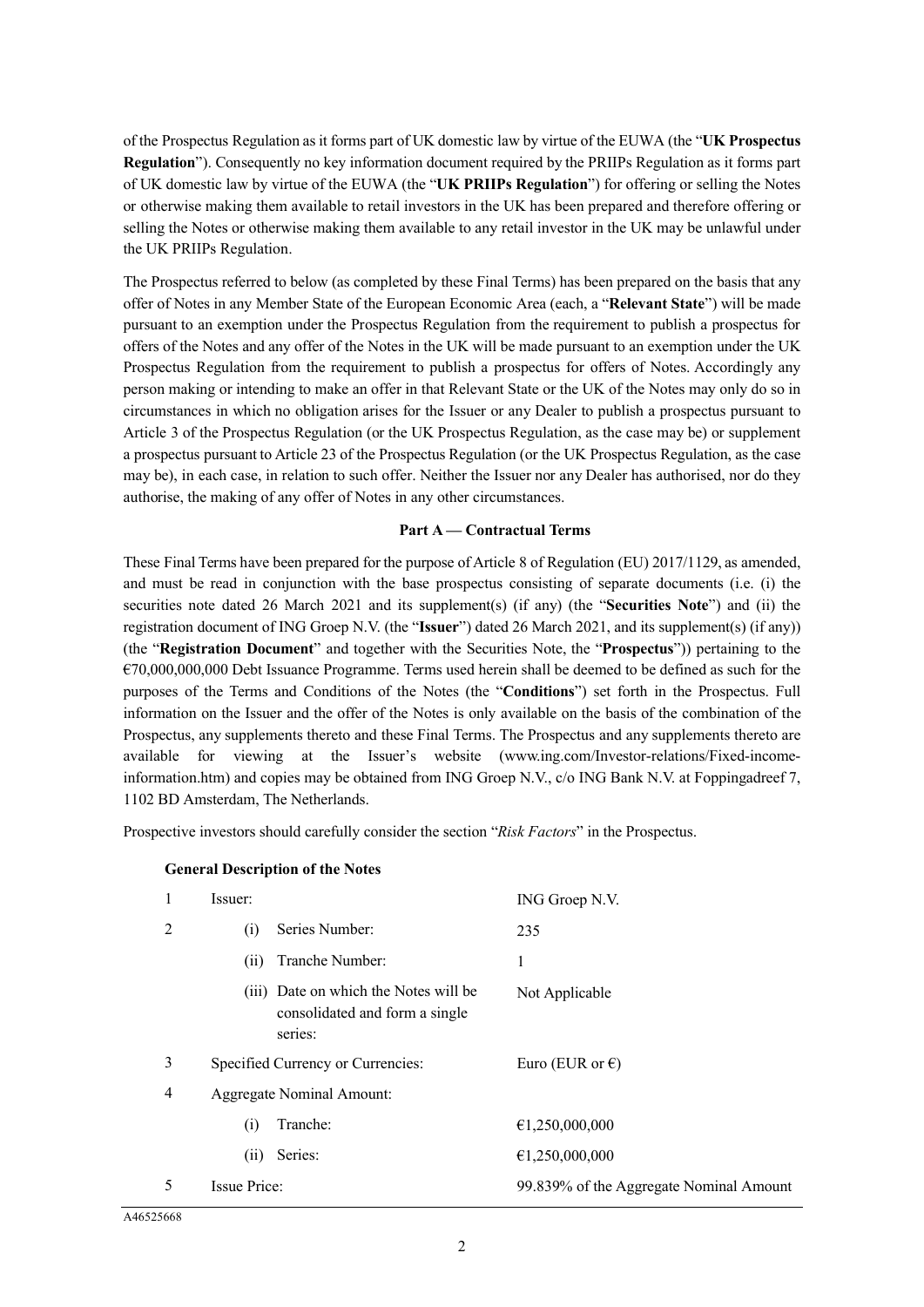| 6              | (i)             | <b>Specified Denominations:</b>            | €100,000                                                                                                                                                                                       |
|----------------|-----------------|--------------------------------------------|------------------------------------------------------------------------------------------------------------------------------------------------------------------------------------------------|
|                | (ii)            | <b>Calculation Amount:</b>                 | Not Applicable                                                                                                                                                                                 |
| $\overline{7}$ | (i)             | Issue Date:                                | 29 November 2021                                                                                                                                                                               |
|                | (ii)            | Interest Commencement Date:                | <b>Issue Date</b>                                                                                                                                                                              |
| 8              | Maturity Date:  |                                            | Interest Payment Date falling in or nearest to<br>November 2025                                                                                                                                |
| 9              | Interest Basis: |                                            | 0.125% fixed rate from (and including) the Issue<br>Date to (but excluding) the Optional Redemption<br>Date (further particulars specified in paragraph 14<br>below)                           |
|                |                 |                                            | 3 month EURIBOR $+$ 0.430% floating rate from<br>(and including) the Optional Redemption Date to<br>(but excluding) the Maturity Date (further<br>particulars specified in paragraph 15 below) |
| 10             |                 | Redemption/Payment Basis:                  | Subject to any purchase and cancellation or early<br>redemption, the Notes will be redeemed on the<br>Maturity Date at 100% of their Aggregate Nominal<br>Amount.                              |
| 11             |                 | Change of Interest Basis:                  | In accordance with paragraphs 14 and 15 below                                                                                                                                                  |
| 12             |                 | Put/Call Options:                          | <b>Issuer Call</b>                                                                                                                                                                             |
|                |                 |                                            | (further particulars specified in paragraph 17<br>below)                                                                                                                                       |
| 13             | (i)             | Status of the Notes:                       | Senior                                                                                                                                                                                         |
|                | Senior Notes:   | (i)(a) Waiver of set-off and Status of the | Waiver of set-off (Condition 2) applicable.                                                                                                                                                    |

# **Provisions relating to Interest (if any) payable**

| 14 | <b>Fixed Rate Note and Fixed Rate Reset Note</b><br><b>Provisions</b><br>Fixed Rate Note provisions:<br>(a) |     |                               | Applicable (in relation to the period from (and<br>including) the Issue Date to (but excluding) the<br><b>Optional Redemption Date)</b>                                                                              |
|----|-------------------------------------------------------------------------------------------------------------|-----|-------------------------------|----------------------------------------------------------------------------------------------------------------------------------------------------------------------------------------------------------------------|
|    |                                                                                                             |     |                               | Applicable                                                                                                                                                                                                           |
|    |                                                                                                             | (i) | Rate of Interest:             | $0.125\%$ per annum payable annually in arrear                                                                                                                                                                       |
|    |                                                                                                             | (i) | Interest Payment Date(s):     | 29 November in each year, commencing on 29<br>November 2022, up to and including the Optional<br>Redemption Date, adjusted in accordance with the<br>Business Day Convention specified in sub-<br>paragraph 14(vii). |
|    |                                                                                                             |     | (iii) Fixed Coupon Amount(s): | $£125$ per Specified Denomination                                                                                                                                                                                    |
|    |                                                                                                             |     | $(iv)$ Broken Amount $(s)$ :  | Not Applicable                                                                                                                                                                                                       |
|    |                                                                                                             | (v) | Day Count Fraction:           | Actual/Actual (ICMA)                                                                                                                                                                                                 |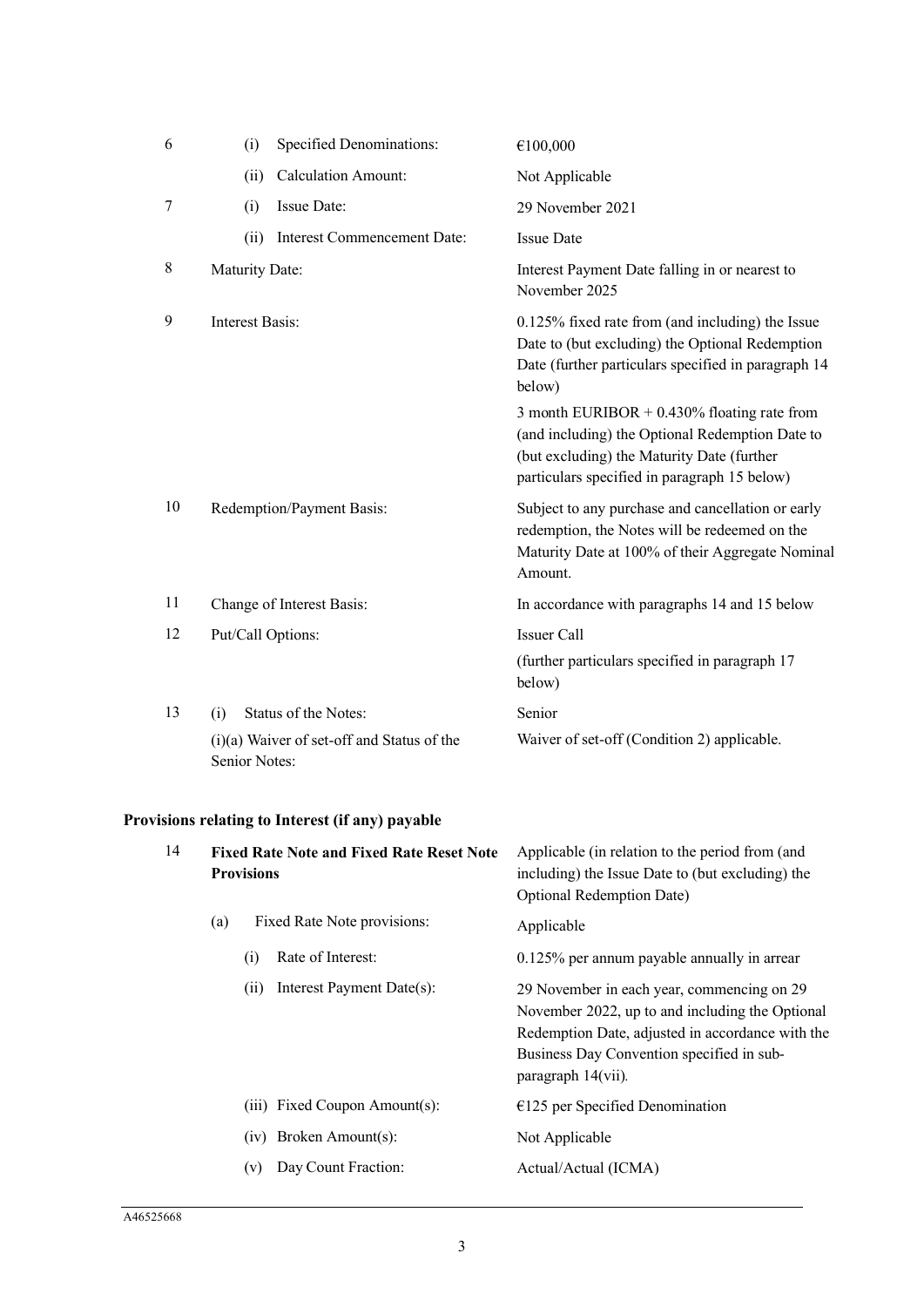|     |      |                                                                                                                        | 29 November in each year                                                                                                                                                                                                                                                                                                                                                                                                                                                                                                                                                             |
|-----|------|------------------------------------------------------------------------------------------------------------------------|--------------------------------------------------------------------------------------------------------------------------------------------------------------------------------------------------------------------------------------------------------------------------------------------------------------------------------------------------------------------------------------------------------------------------------------------------------------------------------------------------------------------------------------------------------------------------------------|
|     |      |                                                                                                                        | Following Business Day Convention (Unadjusted)                                                                                                                                                                                                                                                                                                                                                                                                                                                                                                                                       |
|     |      |                                                                                                                        | Not Applicable                                                                                                                                                                                                                                                                                                                                                                                                                                                                                                                                                                       |
|     |      |                                                                                                                        | No Additional Business Centre(s)                                                                                                                                                                                                                                                                                                                                                                                                                                                                                                                                                     |
|     |      | Interest Amount(s) (if not the<br>Calculation Agent):                                                                  | ING Bank N.V. as Calculation Agent                                                                                                                                                                                                                                                                                                                                                                                                                                                                                                                                                   |
|     |      | of calculating interest for Fixed Rate<br>Notes:                                                                       | None                                                                                                                                                                                                                                                                                                                                                                                                                                                                                                                                                                                 |
| (b) |      |                                                                                                                        | Not Applicable                                                                                                                                                                                                                                                                                                                                                                                                                                                                                                                                                                       |
|     |      |                                                                                                                        | Applicable (in relation to the period from (and<br>including) the Optional Redemption Date to (but<br>excluding) the Maturity Date                                                                                                                                                                                                                                                                                                                                                                                                                                                   |
|     | (i)  | Specified<br>Period(s)/Specified<br><b>Interest Payment Dates:</b>                                                     | The Specified Interest Payment Dates are 29<br>February 2025, 29 May 2025, 29 August 2025 and<br>29 November 2025, subject to adjustment in<br>accordance with the Business Day Convention<br>specified in 15(ii) below                                                                                                                                                                                                                                                                                                                                                              |
|     | (ii) |                                                                                                                        | Modified Following Business Day Convention<br>(Adjusted)                                                                                                                                                                                                                                                                                                                                                                                                                                                                                                                             |
|     |      |                                                                                                                        | No Additional Business Centre(s)                                                                                                                                                                                                                                                                                                                                                                                                                                                                                                                                                     |
|     |      | and Interest Amount(s) is/are to be<br>determined:                                                                     | <b>Screen Rate Determination</b>                                                                                                                                                                                                                                                                                                                                                                                                                                                                                                                                                     |
|     | (v)  | Party responsible for calculating the<br>Rate of Interest and Interest<br>Amount(s) (if not the Calculation<br>Agent): | ING Bank N.V. as Calculation Agent                                                                                                                                                                                                                                                                                                                                                                                                                                                                                                                                                   |
|     |      |                                                                                                                        | Not Applicable                                                                                                                                                                                                                                                                                                                                                                                                                                                                                                                                                                       |
|     |      |                                                                                                                        | Applicable                                                                                                                                                                                                                                                                                                                                                                                                                                                                                                                                                                           |
|     |      | - Reference Rate:                                                                                                      | 3 month EURIBOR                                                                                                                                                                                                                                                                                                                                                                                                                                                                                                                                                                      |
|     |      | - Interest Determination Date(s):                                                                                      | Second TARGET Business Day prior to the first<br>day in each Interest Period                                                                                                                                                                                                                                                                                                                                                                                                                                                                                                         |
|     |      | - Relevant Screen Page(s):                                                                                             | Reuters Page EURIBOR01                                                                                                                                                                                                                                                                                                                                                                                                                                                                                                                                                               |
|     |      |                                                                                                                        | Not Applicable                                                                                                                                                                                                                                                                                                                                                                                                                                                                                                                                                                       |
|     |      |                                                                                                                        | $+0.430\%$ per annum                                                                                                                                                                                                                                                                                                                                                                                                                                                                                                                                                                 |
|     | (x)  | Minimum Rate of Interest:                                                                                              | Not Applicable                                                                                                                                                                                                                                                                                                                                                                                                                                                                                                                                                                       |
|     |      |                                                                                                                        | (vi) Determination Dates:<br>(vii) Business Day Convention:<br>(viii) Interest Amount Adjustment:<br>(ix) Additional Business Centre(s):<br>(x) Party responsible for calculating the<br>(xi) Other terms relating to the method<br>Additional provisions in relation to Fixed<br>Rate Reset Notes<br><b>Floating Rate Note Provisions</b><br>Business Day Convention:<br>(iii) Additional Business Centre(s):<br>(iv) Manner in which the Rate of Interest<br>(vi) ISDA Determination:<br>(vii) Screen Rate Determination:<br>(viii) Linear Interpolation:<br>$(ix)$ Margin $(s)$ : |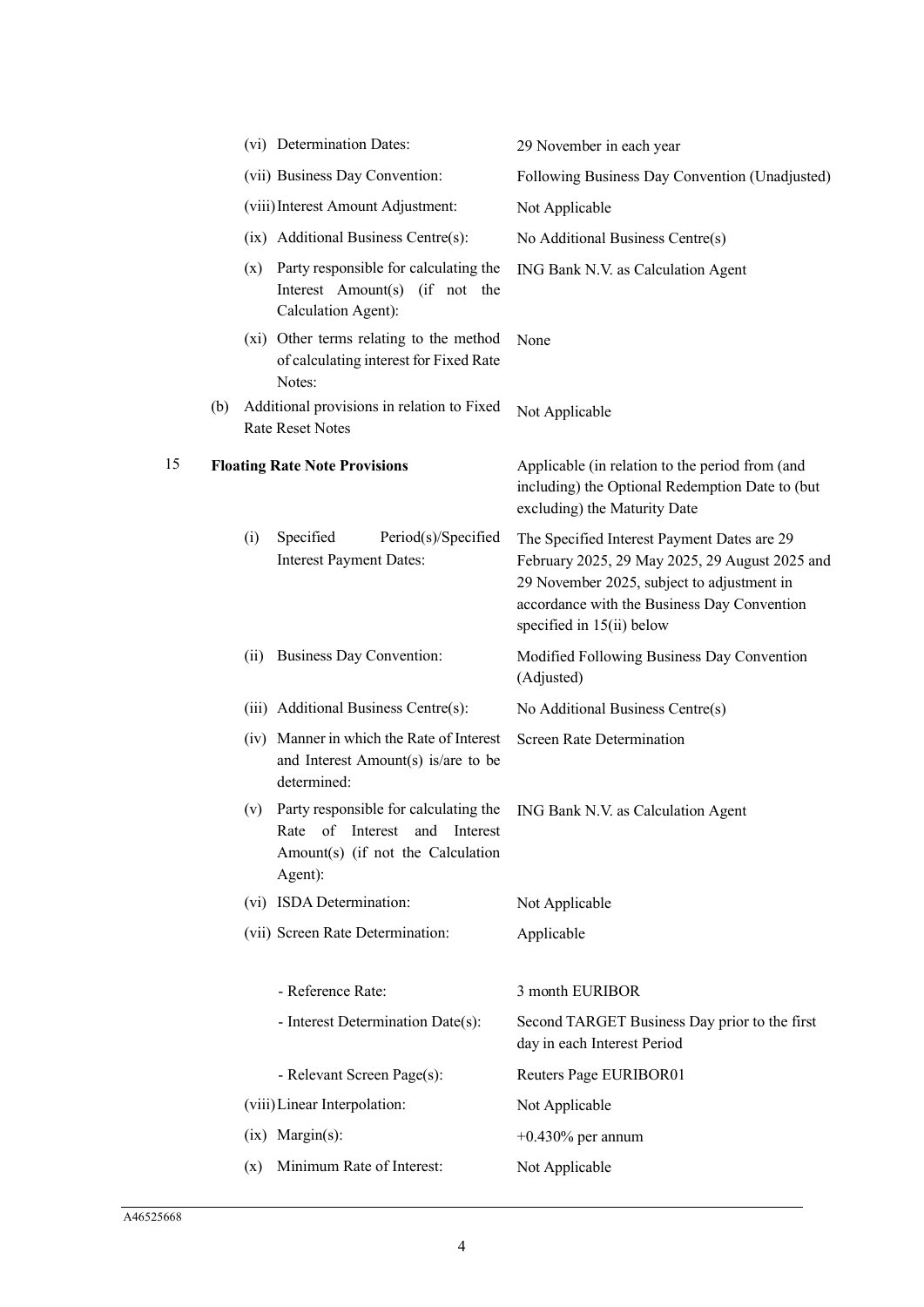| (xi) Maximum Rate of Interest:    | Not Applicable                             |
|-----------------------------------|--------------------------------------------|
| (xii) Day Count Fraction:         | Actual/360                                 |
| (xiii) Benchmark Discontinuation: | <b>Benchmark Discontinuation (General)</b> |
| (xiv) Pre-Cessation Trigger:      | Applicable                                 |
|                                   |                                            |

16 **Zero Coupon Note Provisions** Not Applicable

# **Provisions relating to Redemption**

| 17<br><b>Issuer Call</b>                            |                                                 |                                                                                                                           | Applicable                            |  |
|-----------------------------------------------------|-------------------------------------------------|---------------------------------------------------------------------------------------------------------------------------|---------------------------------------|--|
|                                                     | Optional Redemption Date(s):<br>(i)             |                                                                                                                           | 29 November 2024                      |  |
| Optional Redemption Amount<br>(ii)<br>of each Note: |                                                 |                                                                                                                           | $€100,000$ per Specified Denomination |  |
|                                                     |                                                 | (iii) If redeemable in part:                                                                                              | Not Applicable                        |  |
|                                                     |                                                 | (iv) Notice period:                                                                                                       | As per Conditions                     |  |
| 18                                                  | <b>Investor Put</b>                             |                                                                                                                           | Not Applicable                        |  |
| 19                                                  | <b>Regulatory Call</b>                          |                                                                                                                           | Not Applicable                        |  |
| 20                                                  |                                                 | <b>Loss Absorption Disqualification Call</b>                                                                              | Applicable                            |  |
|                                                     | (i)                                             | Optional Redemption Amount<br>of each Note:                                                                               | $€100,000$ per Specified Denomination |  |
|                                                     | (ii)                                            | Notice period:                                                                                                            | As per Conditions                     |  |
|                                                     |                                                 | exclusion<br>$(iii)$ Full<br>required<br>or<br>partial exclusion sufficient:                                              | Partial exclusion sufficient          |  |
| 21                                                  | <b>Final Redemption Amount of each</b><br>Note: |                                                                                                                           | $€100,000$ per Specified Denomination |  |
| 22                                                  |                                                 | <b>Early Redemption Amount</b>                                                                                            |                                       |  |
|                                                     | (i)                                             | Early Redemption Amount of<br>Note<br>each<br>payable<br>on<br>redemption for taxation reasons<br>or on event of default: | Condition $6(f)(i)$ applies           |  |
|                                                     | (ii)                                            | Notice period:                                                                                                            | As per Conditions                     |  |

# **General Provisions Applicable to the Notes**

| 23 | Form of Notes: |                                                 |  |  |
|----|----------------|-------------------------------------------------|--|--|
|    | Form:<br>(1)   | Bearer Notes:                                   |  |  |
|    |                | Temporary Global Note exchangeable for a        |  |  |
|    |                | Permanent Global Note which is exchangeable for |  |  |
|    |                | Definitive Notes only on the occurrence of an   |  |  |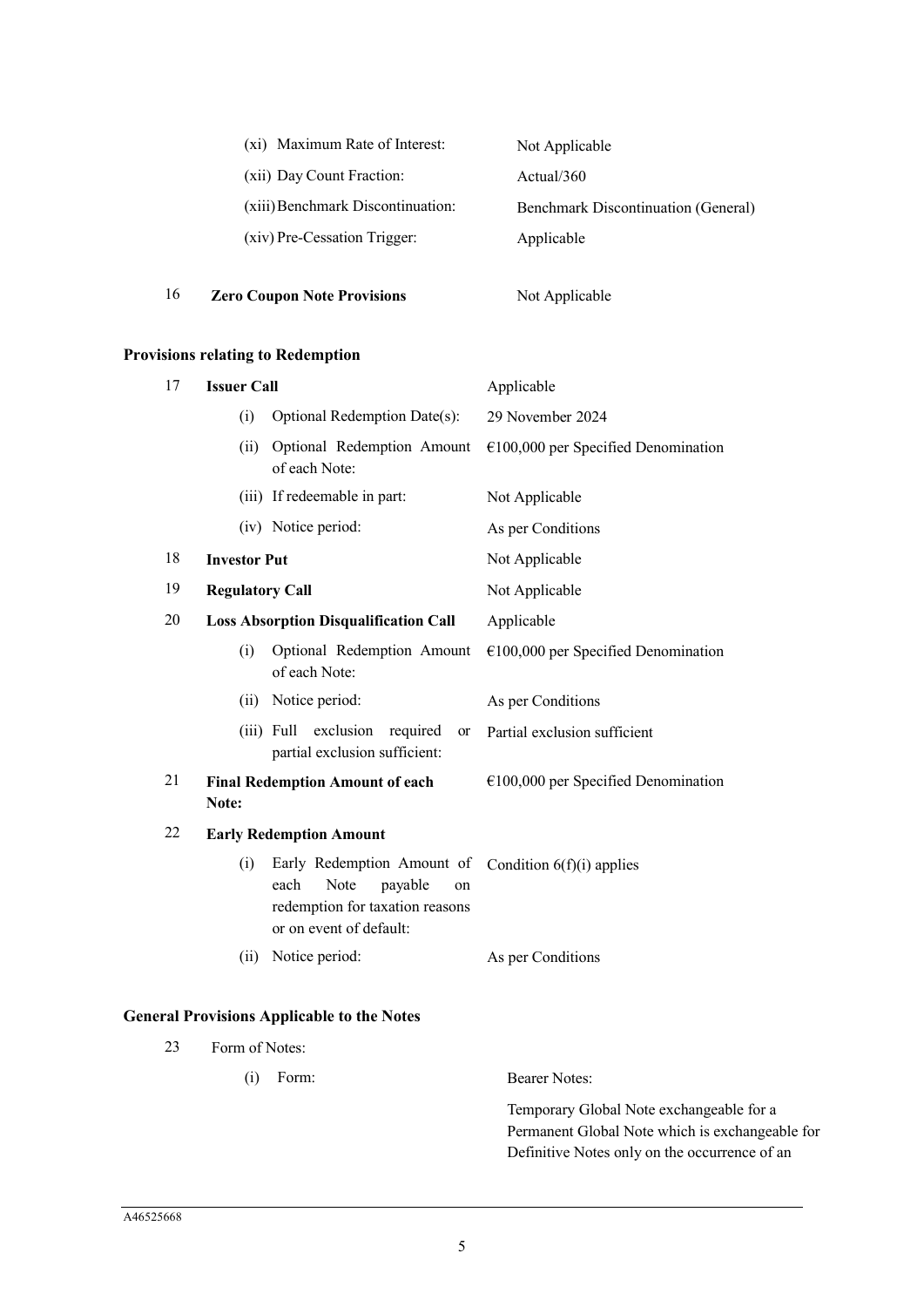|    |                                                                                                             | Exchange Event, subject to mandatory provisions of<br>applicable laws and regulations |
|----|-------------------------------------------------------------------------------------------------------------|---------------------------------------------------------------------------------------|
|    | New Global Note:<br>(11)                                                                                    | <b>Yes</b>                                                                            |
| 24 | Additional Financial Centre(s) or other<br>special provisions relating to Payment<br>Dates:                 | Not Applicable                                                                        |
| 25 | Talons for future Coupons to be attached to<br>Definitive Notes (and dates on which such<br>Talons mature): | No.                                                                                   |

# **Responsibility**

The Issuer accepts responsibility for the information contained in these Final Terms. To the best of the knowledge of the Issuer the information contained in these Final Terms is in accordance with the facts and makes no omission likely to affect their import.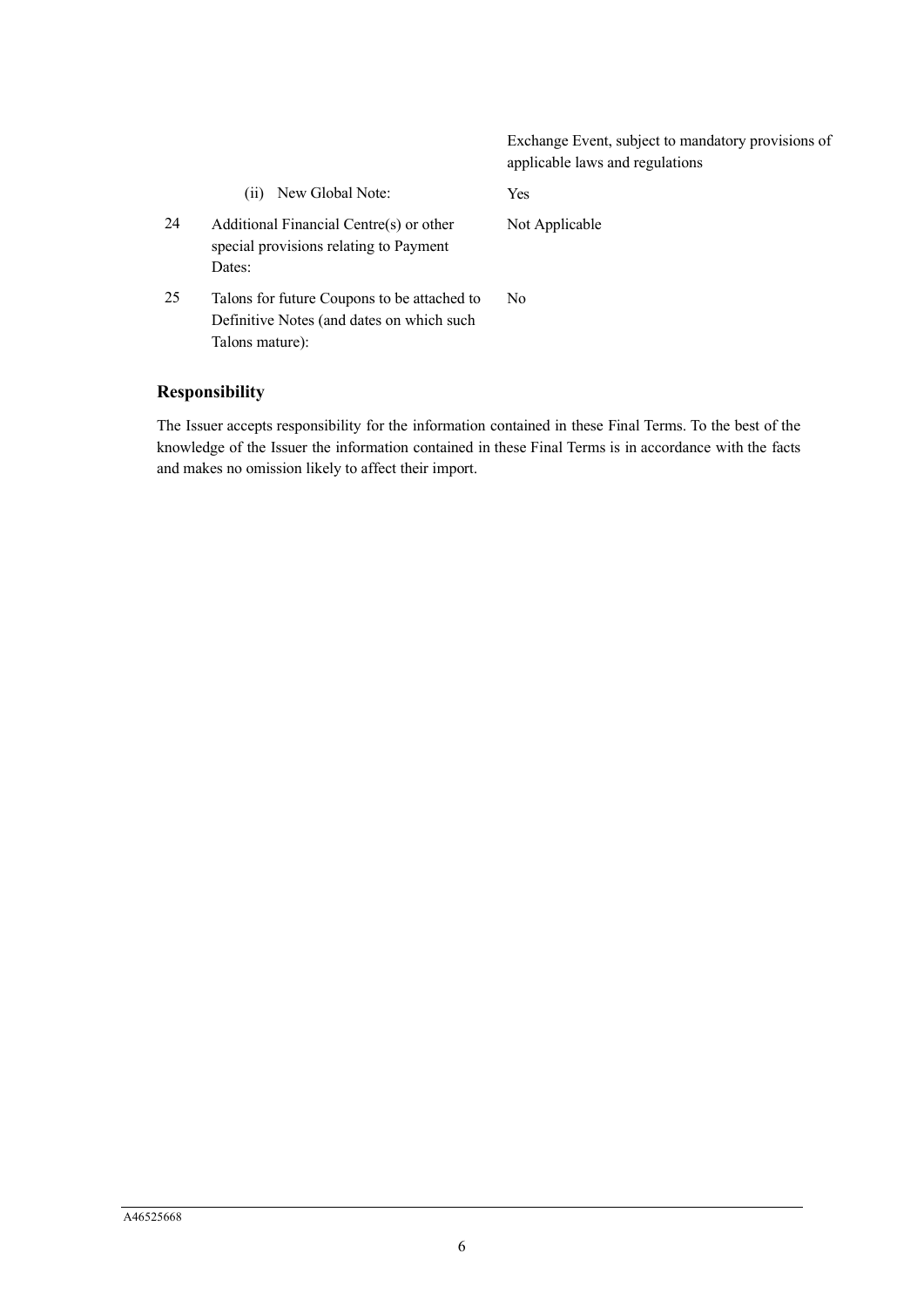Signed on behalf of the Issuer:

By: .................................................... *Duly authorised*

By: .................................................... *Duly authorised*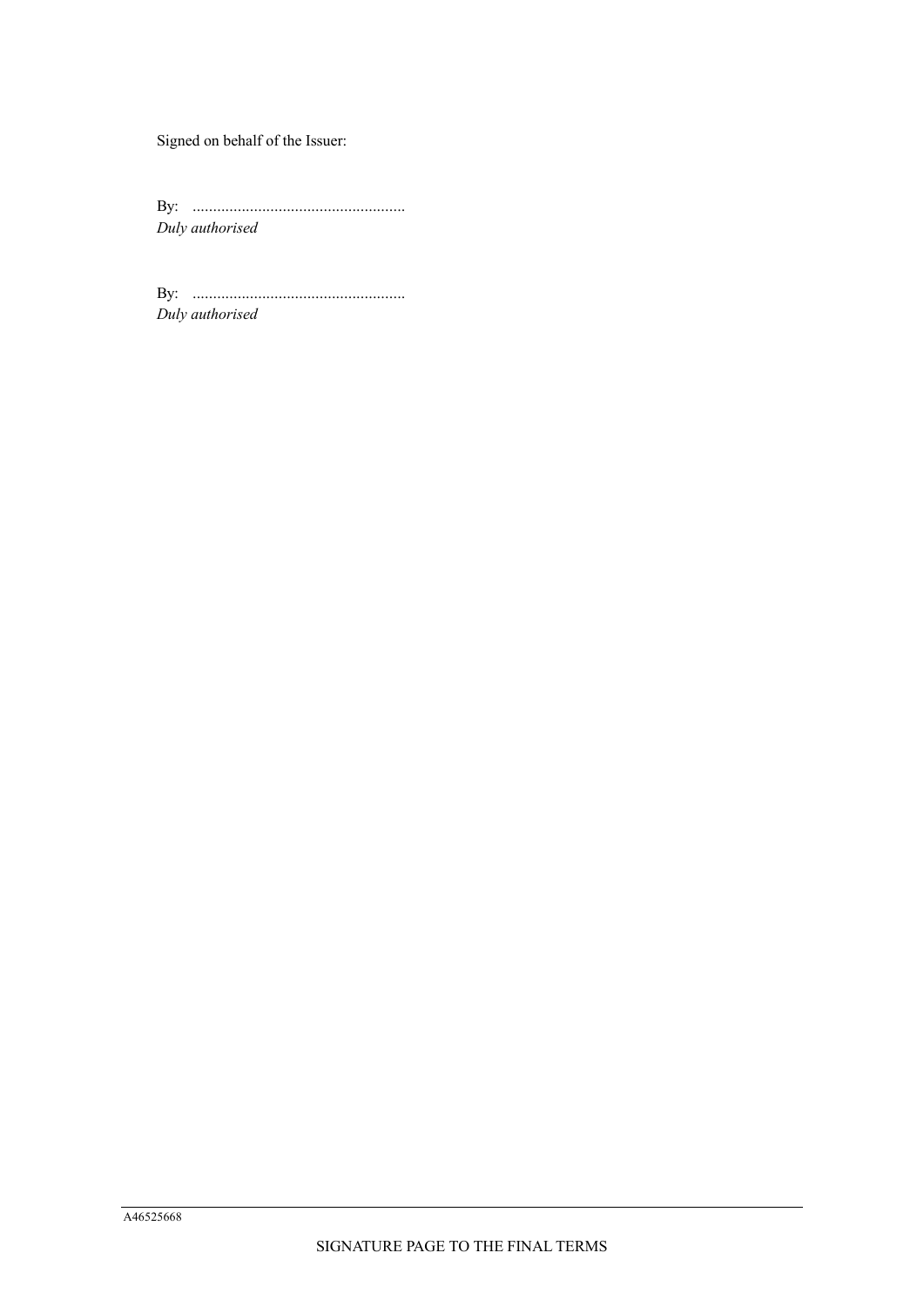#### **Part B — Other Information**

# **1 Listing and Trading**

| (i)  | Listing and admission to trading:                                               | Application has been made by the Issuer (or on its behalf)<br>for the Notes to be admitted to trading on Euronext<br>Amsterdam with effect from the Issue Date. |
|------|---------------------------------------------------------------------------------|-----------------------------------------------------------------------------------------------------------------------------------------------------------------|
| (ii) | Estimate of total expenses related to $\epsilon$ 4,300<br>admission to trading: |                                                                                                                                                                 |

### **2 Ratings**

| Ratings: | The Notes to be issued have been rated |
|----------|----------------------------------------|
|          | $S\&P: A-$                             |
|          | Moody's: Baa1                          |
|          | Fitch: $A+$                            |
|          |                                        |

# **3 Interests of Natural and Legal Persons involved in the Issue**

Save for any fees payable to the Managers, so far as the Issuer is aware, no person involved in the issue of the Notes has an interest material to the offer. The Managers and their affiliates have engaged, and may in the future engage, in investment banking and/or commercial banking transactions with, and may perform other services for, the Issuer and its affiliates in the ordinary course of business.

### **4 Reasons for the offer and estimated net proceeds**

| (i) Reasons for the offer:   | The net proceeds from the issue of the Notes will be |  |
|------------------------------|------------------------------------------------------|--|
|                              | applied by the Issuer for its general corporate      |  |
|                              | purposes.                                            |  |
| (ii) Estimated net proceeds: | €1,244,862,500                                       |  |

### **5 Operational Information**

| (i)  | ISIN:                                                                                                                                                                                                              | XS2413696761   |
|------|--------------------------------------------------------------------------------------------------------------------------------------------------------------------------------------------------------------------|----------------|
| (ii) | Common Code:                                                                                                                                                                                                       | 241369676      |
|      | (iii) CMU Instrument Number:                                                                                                                                                                                       | Not Applicable |
|      | (iv) Other relevant code:                                                                                                                                                                                          | Not Applicable |
| (v)  | Any clearing system(s) other<br>than Euroclear Bank SA/NV and<br>Clearstream Banking, S.A., the<br>CMU, Euroclear Netherlands<br>and the Depository Trust<br>Company and the relevant<br>identification number(s): | Not Applicable |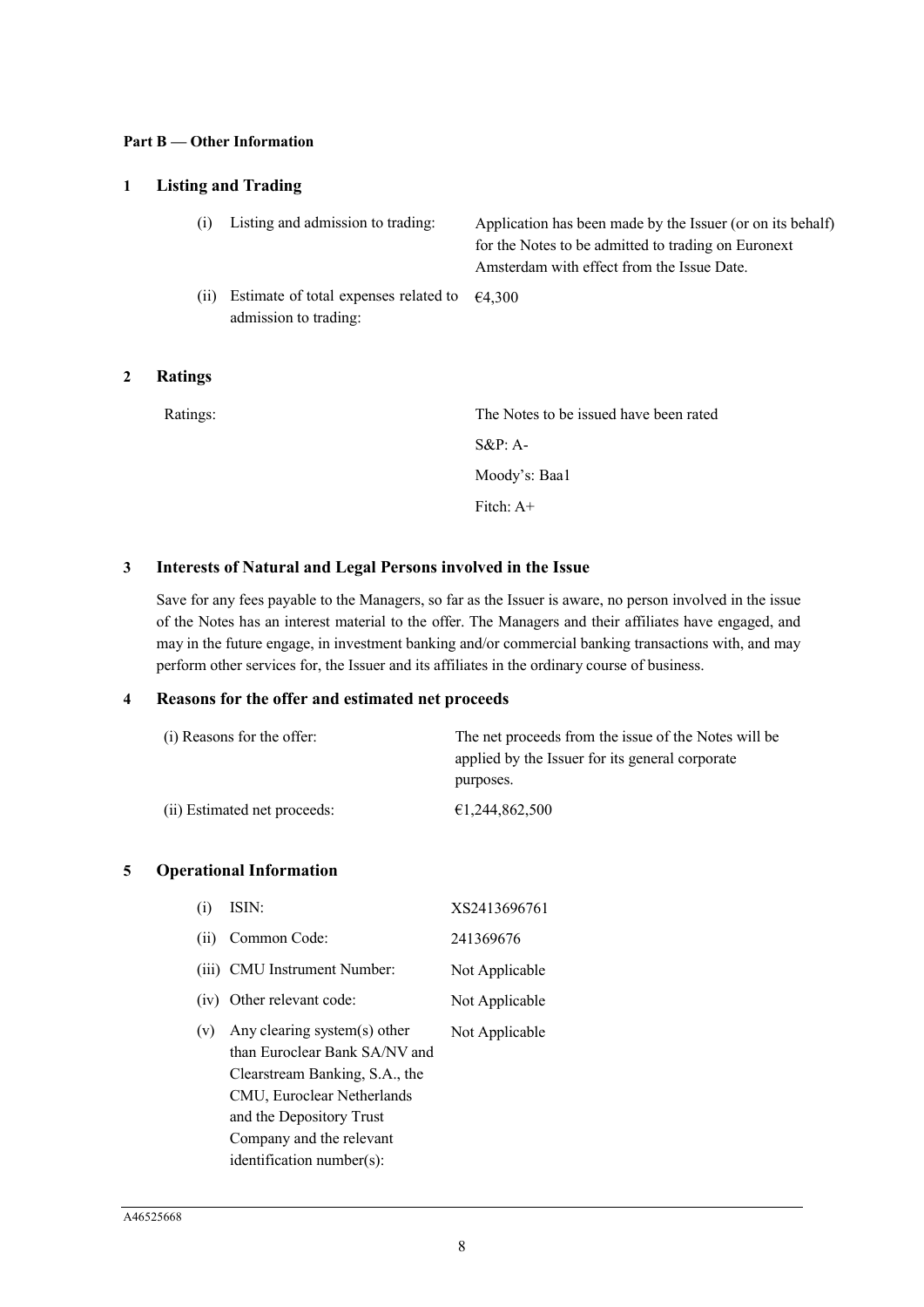| Delivery:<br>(V1)                                                                    | Delivery against payment                                                                                                                                                                                                                                                     |
|--------------------------------------------------------------------------------------|------------------------------------------------------------------------------------------------------------------------------------------------------------------------------------------------------------------------------------------------------------------------------|
| (vii) Names and addresses of<br>additional Paying Agent(s) (if<br>$any)$ :           | Not Applicable                                                                                                                                                                                                                                                               |
| (viii) Name and address of<br>Calculation Agent (if not the<br>Calculation Agent):   | Not Applicable                                                                                                                                                                                                                                                               |
| (ix) Intended to be held in a manner<br>which would allow Eurosystem<br>eligibility: | Yes<br>Note that the designation "Yes" simply means that the<br>Notes are intended upon issue to be deposited with<br>one of the International Central Securities<br>Depositories as Common Safekeeper and does not<br>necessarily mean that the Notes will be recognised as |

rities and does not be recognised as eligible collateral for Eurosystem monetary policy and intra day credit operations by the Eurosystem either upon issue or at any or all times during their life. Such recognition will depend upon the ECB being satisfied that Eurosystem eligibility criteria have been met.

### **6 Distribution**

| (i)  | Method of distribution:                                 | Syndicated                                  |
|------|---------------------------------------------------------|---------------------------------------------|
| (ii) | If syndicated, names of Managers:                       | <b>Joint Lead Managers:</b>                 |
|      |                                                         | <b>BNP</b> Paribas                          |
|      |                                                         | BofA Securities Europe SA                   |
|      |                                                         | Erste Group Bank AG                         |
|      |                                                         | ING Bank N.V.                               |
|      |                                                         | Natixis                                     |
|      |                                                         | UBS AG London Branch                        |
|      |                                                         | UniCredit Bank AG                           |
|      |                                                         | <b>Co-Lead Managers:</b>                    |
|      |                                                         | Bayerische Landesbank                       |
|      |                                                         | Intesa Sanpaolo S.p.A.                      |
|      |                                                         | La Banque Postale                           |
|      |                                                         | Landesbank Hessen-Thüringen Girozentrale    |
|      | (iii) Stabilising Manager(s) (if any):                  | Not Applicable                              |
| (iv) | If non-syndicated, name of Dealer:                      | Not Applicable                              |
| (v)  | Total commission and concession:                        | Not Applicable                              |
| (vi) | U.S. Selling Restrictions:                              | Reg. S Compliance Category 2; TEFRA D Rules |
|      | (vii) ERISA:                                            | Not Applicable                              |
|      | (viii) Prohibition of Sales to EEA Retail<br>Investors: | Applicable                                  |